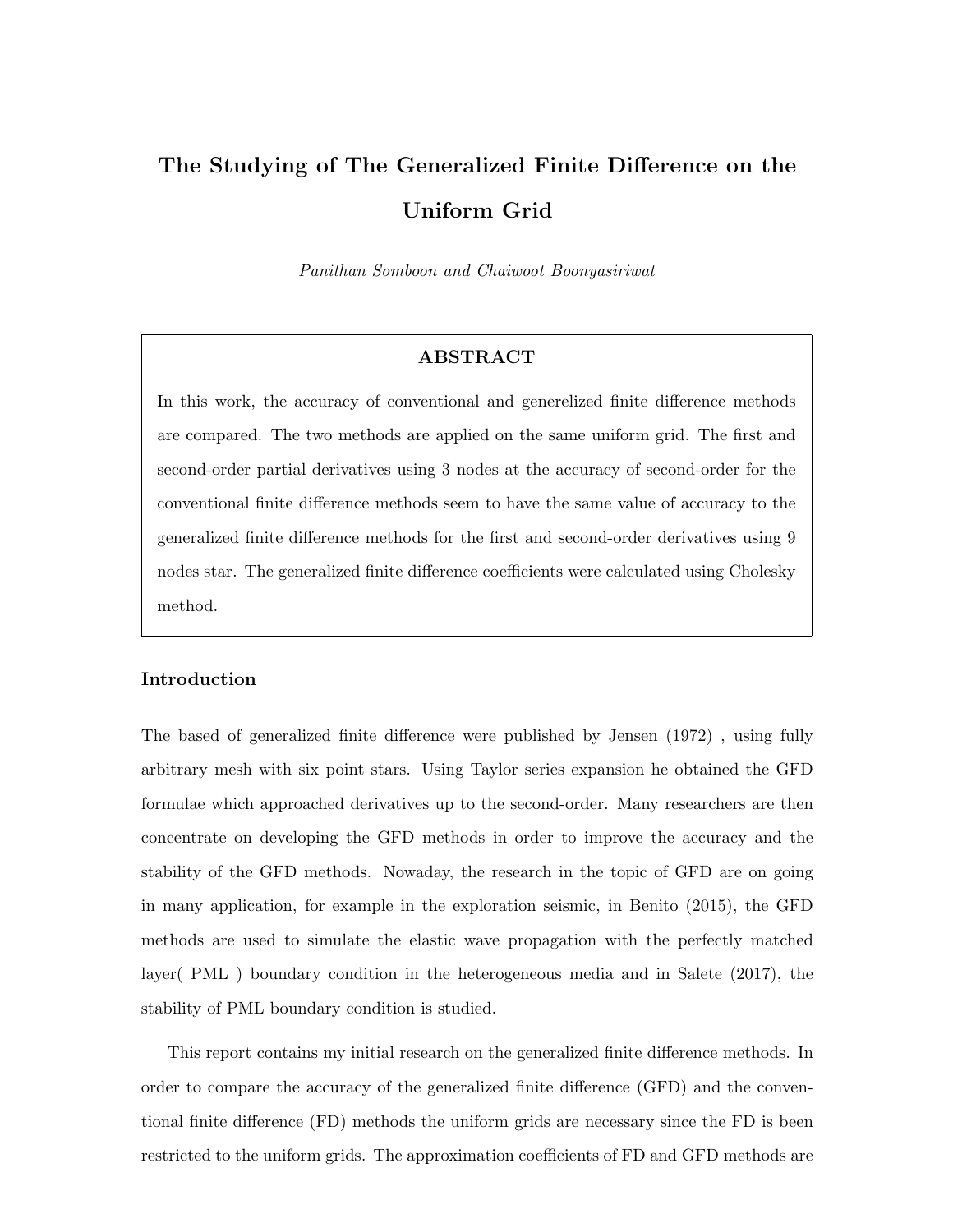

Figure 1: In order to find the approximation scheme in the generalized finite difference, the set of nodes called star is formed which consists of the central node and the neighbor nodes. The neighbor nodes value are used in order to calculate the derivatives of the function at the central nodes similarly to the conventional finite difference.

calculated from Taylor series expansion and Cholesky methods, respectively. The first part of the report is the introduction to the generalized finite difference method. The second part provide the results and discussion on the experiment and the last part is the conclusions.

# Generalized Finite Difference

The Taylor series expansion around a point  $P(x_0, y_0)$  of the function  $f(x, y)$ , in a given domain, can be expressed in the form: Benito (2001)

$$
f = f_0 + h\frac{\partial f_0}{\partial x} + k\frac{\partial f_0}{\partial y} + \frac{h^2}{2}\frac{\partial^2 f_0}{\partial x^2} + \frac{k^2}{2}\frac{\partial^2 f_0}{\partial y^2} + kh\frac{\partial^2 f_0}{\partial x \partial y} + O(\rho^3)
$$
(1)

where  $f = f(x, y), f_0 = f(x_0, y_0), h = x - x_0, k = y - y_0$  and  $\rho =$ √  $\overline{h^2+k^2}$ .

If in Eq.1 the terms over the second order are ignored, it is possible to define the function B as:

$$
B = \sum_{i=1}^{N} \left[ \left\{ f_0 - f_i + h_i \frac{\partial f_0}{\partial x} + k_i \frac{\partial f_0}{\partial y} + \frac{h_i^2}{2} \frac{\partial^2 f_0}{\partial x^2} + \frac{k_i^2}{2} \frac{\partial^2 f_0}{\partial y^2} + k_i h_i \frac{\partial^2 f_0}{\partial x \partial y} \right\} w_i \right]^2 \tag{2}
$$

where  $w_i$  is a positive weighting function,  $f_i = f(x_i, y_i)$ ,  $h_i = x_i - x_0$ ,  $k_i = y_i - y_0$ , and N is the number of neighbor nodes in the star. Figure 1 shows the configuration of star.

Minimizing function B with respect to  $\frac{\partial f_0}{\partial x}, \frac{\partial f_0}{\partial y}, \frac{\partial^2 f_0}{\partial x^2}, \frac{\partial^2 f_0}{\partial y^2}$ , and  $\frac{\partial^2 f_0}{\partial x \partial y}$ .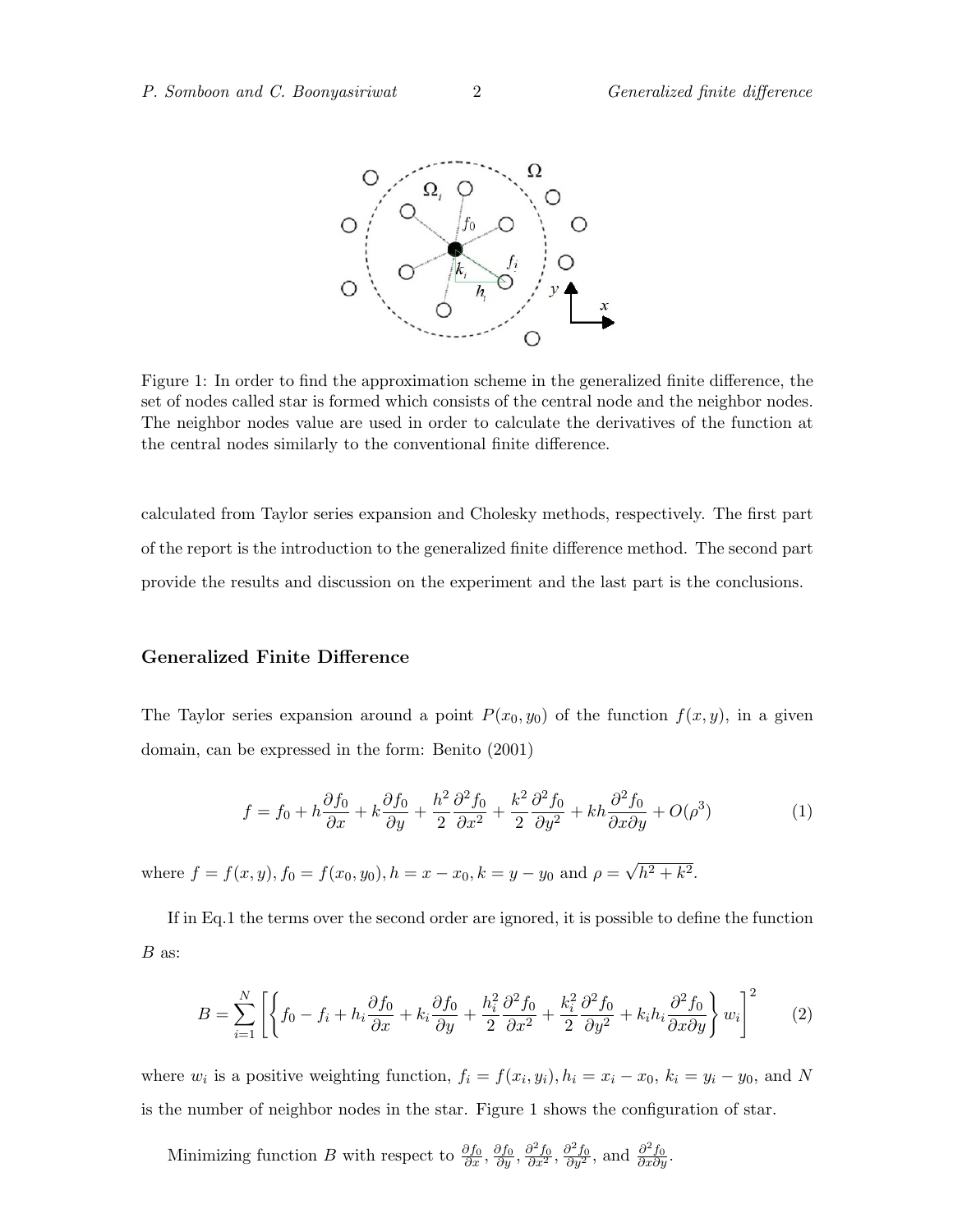$$
\frac{\partial B}{\partial \mathbf{D}} = 0
$$
\n
$$
\mathbf{D} = \left\{ \frac{\partial f_0}{\partial x}, \frac{\partial f_0}{\partial y}, \frac{\partial^2 f_0}{\partial x^2}, \frac{\partial^2 f_0}{\partial y^2}, \frac{\partial^2 f_0}{\partial x \partial y} \right\}^T
$$
\n(3)

The set of five equations which is the result of minimizing  $B$  respect to  $D$  make up the linear system equations. For example, The first equation of the system is as following:

$$
\frac{\partial B}{\partial \{\partial f_0 / \partial x\}} = f_0 \sum_{i=1}^N w_i^2 h_i - \sum_{i=1}^N f_i w_i^2 h_i + \frac{\partial f_0}{\partial x} \sum_{i=1}^N w_i^2 h_i^2 + \frac{\partial f_0}{\partial y} \sum_{i=1}^N w_i h_i k_i + \frac{\partial^2 f_0}{\partial x^2} \sum_{i=1}^N w_i^2 \frac{h_i^3}{2} + \frac{\partial^2 f_0}{\partial y^2} \sum_{i=1}^N w_i^2 \frac{h_i^2 h_i}{2} + \frac{\partial f_0}{\partial x \partial y} \sum_{i=1}^N w_i^2 h_i^2 k_i = 0
$$
\n(4)

Note that, it is possible to include more terms in the Taylor series expansion up to higher order of accuracy but the system of equations will be larger and the increasing of accuracy is not compansate to the addition computational cost.

Using all five equations to form the system of equations, we have:

$$
AD = b \tag{5}
$$

$$
\mathbf{A} = \begin{bmatrix} \sum_{i=1}^{N} h_i^2 w_i^2 & \sum_{i=1}^{N} h_i k_i w_i^2 & \sum_{i=1}^{N} \frac{h_i^3}{2} w_i^2 & \sum_{i=1}^{N} \frac{h_i k_i^2}{2} w_i^2 & \sum_{i=1}^{N} h_i^2 k_i^2 w_i^2 \\ & \sum_{i=1}^{N} k_i^2 w_i^2 & \sum_{i=1}^{N} \frac{h_i^2 k_i}{2} w_i^2 & \sum_{i=1}^{N} \frac{k_i^3}{2} w_i^2 & \sum_{i=1}^{N} h_i k_i^2 w_i \\ & & \sum_{i=1}^{N} \frac{h_i^4}{4} w_i^2 & \sum_{i=1}^{N} \frac{h_i^2 k_i^2}{4} w_i^2 & \sum_{i=1}^{N} \frac{h_i^3 k_i}{2} w_i^2 \\ & & & \sum_{i=1}^{N} \frac{k_i^4}{4} w_i^2 & \sum_{i=1}^{N} \frac{h_i k_i^3}{2} w_i^2 \\ & & & & \sum_{i=1}^{N} h_i^2 k_i^2 w_i^2 \end{bmatrix}
$$

$$
\mathbf{b} = \begin{bmatrix} \sum_{i=1}^{N} (-f_0 + f_i) h_i^2 w_i^2 \\ \sum_{i=1}^{N} (-f_0 + f_i) k_i^2 w_i^2 \\ \sum_{i=1}^{N} (-f_0 + f_i) \frac{h_i^2}{2} w_i^2 \\ \sum_{i=1}^{N} (-f_0 + f_i) \frac{k_i^2}{2} w_i^2 \\ \sum_{i=1}^{N} (-f_0 + f_i) h_i k_i w_i^2 \end{bmatrix}
$$

The coefficients matrix  $\bf{A}$  is calculated by the space coordinates of the each neighbor node. On the other hand, the vector b is related to the physical quantities and and space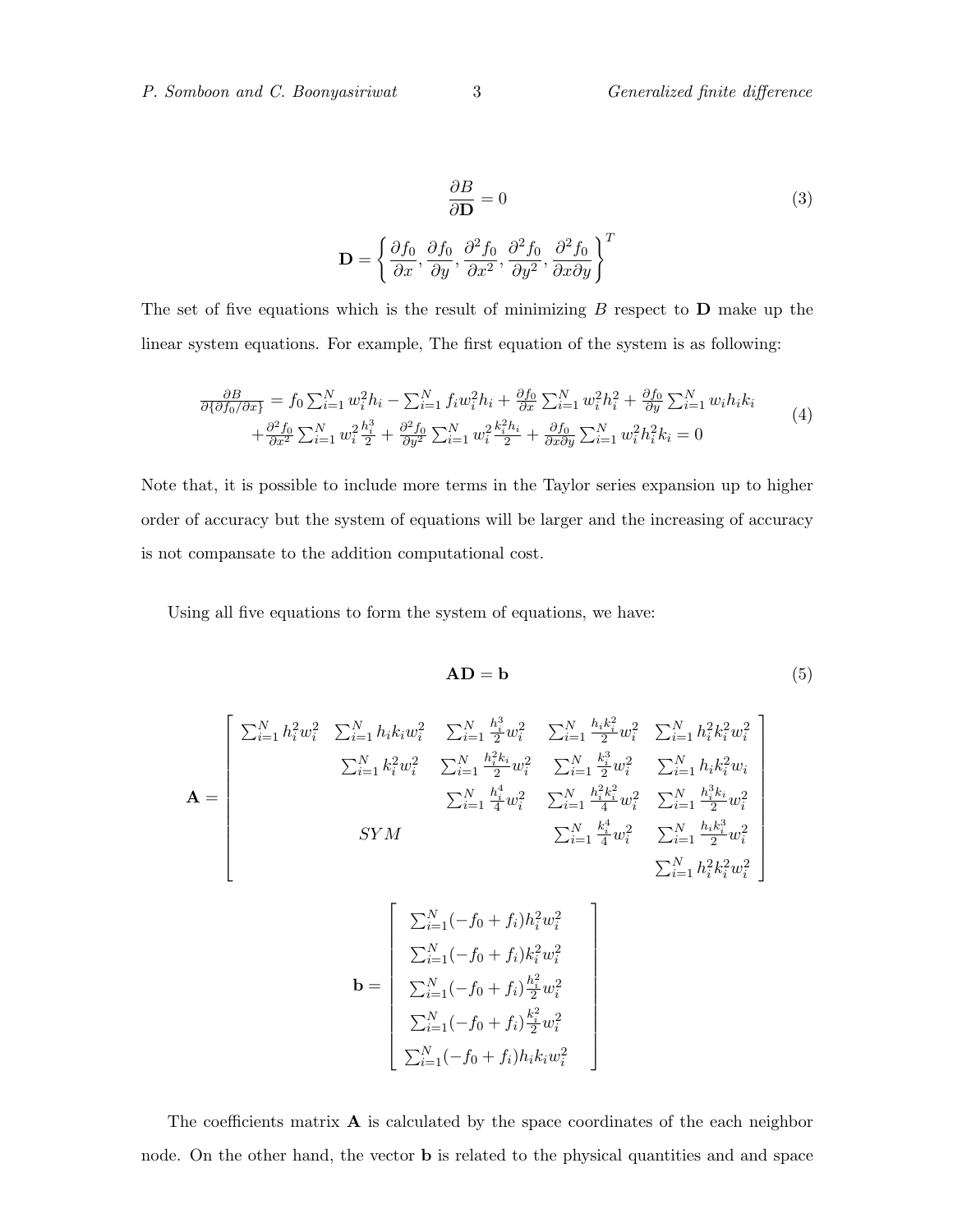coordinates of nodes in the star.

By the fact that the matrix of coefficients  $A$  is symmetric positive definite (proof in Appendix A.), it is then be able to use the Cholesky method to solve the system of equations. The aim is to obtain the decomposition in upper and lower triangular matrices:

$$
\mathbf{A} = \mathbf{L}\mathbf{L}^{\mathbf{T}} \tag{6}
$$

The coefficients matrix **L** is denoted by  $l(i, j)$  with  $i, j = 1, ..., 5$ . The system may be imployed as follows:

$$
L(LTD) = b
$$
 (7)

The first is solving for the value of  $L<sup>T</sup>D$  and denotes the value as Y.

$$
LY = b \tag{8}
$$

Once the vector  $\bf{Y}$  has been established, then it is possible to solve the followig equation for the vector D:

$$
\mathbf{L}^{\mathbf{T}}\mathbf{D} = \mathbf{Y} \tag{9}
$$

It is possible to obtain the following explicit difference formulae: Benito (2007)

$$
\mathbf{D}(k) = \frac{1}{l(k,k)} \left[ \mathbf{Y}(k) - \sum_{i=1}^{5-k} l(k+i,k) \mathbf{D}(k+i) \right] \qquad (k = 1, ..., 5)
$$
 (10)

$$
\mathbf{Y}(k) = \frac{1}{l(k,k)} \left[ -f_0 \sum_{i=1}^{5} M(k,i)c_i + \sum_{j=1}^{N} f_j \left( \sum_{i=1}^{5} M(k,i)d_{ij} \right) \right] \qquad (k = 1, ..., 5)
$$

where

$$
M(i,j) = (-1)^{i+j} \frac{1}{l(i,i)} \sum_{k=1}^{i-1} l(i,k)M(k,j) \quad \text{for } j < i, \ i, j = 1, ..., 5
$$

$$
M(i,j) = \frac{1}{l(i,i)} \quad \text{for } j = i, \ i, j = 1, ..., 5
$$

$$
M(i,j) = 0 \quad \text{for } j > i, \ i, j = 1, ..., 5
$$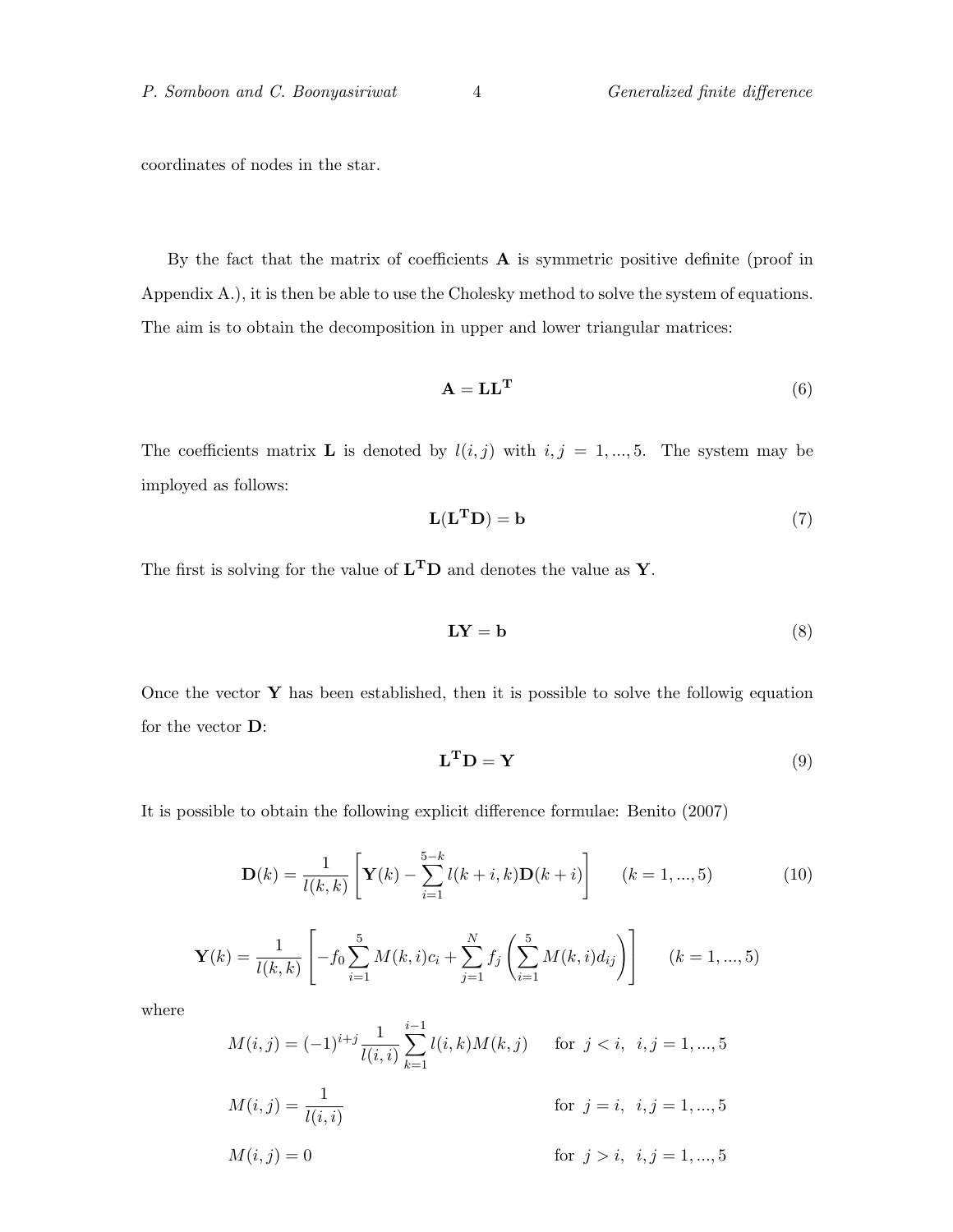

Figure 2: The star of GFD consists for 8 neighbor nodes and a central node. The indices of nodes are increased in counter-clockwise direction in the star formation 1.

$$
c_i = \sum_{j=1}^{N} d_{ij}
$$
  

$$
d_{j1} = h_j w_j^2 \t d_{j2} = k_j w_j^2 \t d_{j3} = \frac{h_j^2}{2} w_j^2 \t d_{j4} = \frac{k_j^2}{2} w_j^2 \t d_{j5} = h_j k_j w_j^2
$$

In order to express the unknown partial differences in the explicit form using the above formulae, the explicit form of star equation is obtained:

$$
\mathbf{D}(k) = -m_{0k}f_0 + \sum_{i=1}^{N} m_{ik}f_i \qquad (k = 1, ..., 5)
$$
 (11)

where  $m_{0k}$  and  $m_{ik}$  are the GFD coefficient at the central node and the neighbor node  $i^{th}$ with respect to the unknown  $\mathbf{D}(k)$ , respectively.

The method of calculation for GFD coefficients in form of matrices is shown in Appendix A. This generalized finite difference scheme has the second order of accuracy the proof is contained in Appendix B which corresponded well to the results in the next section.

#### Results and Discussion

Using the weighting function  $w(h_i, k_i) = \frac{1}{\sqrt{2}}$  $h_i^2 + k_i^2$  $\frac{3}{3}$  and the 2 formations of 9 nodes star as shown in figure 1. The experiment was carried out on the uniform grid with  $nx = nz = 51$ and  $dx = dz = 0.1$ . The function  $f(x, y) = sin(x/6)cos(y/6)$ , as shown in figure 2, is the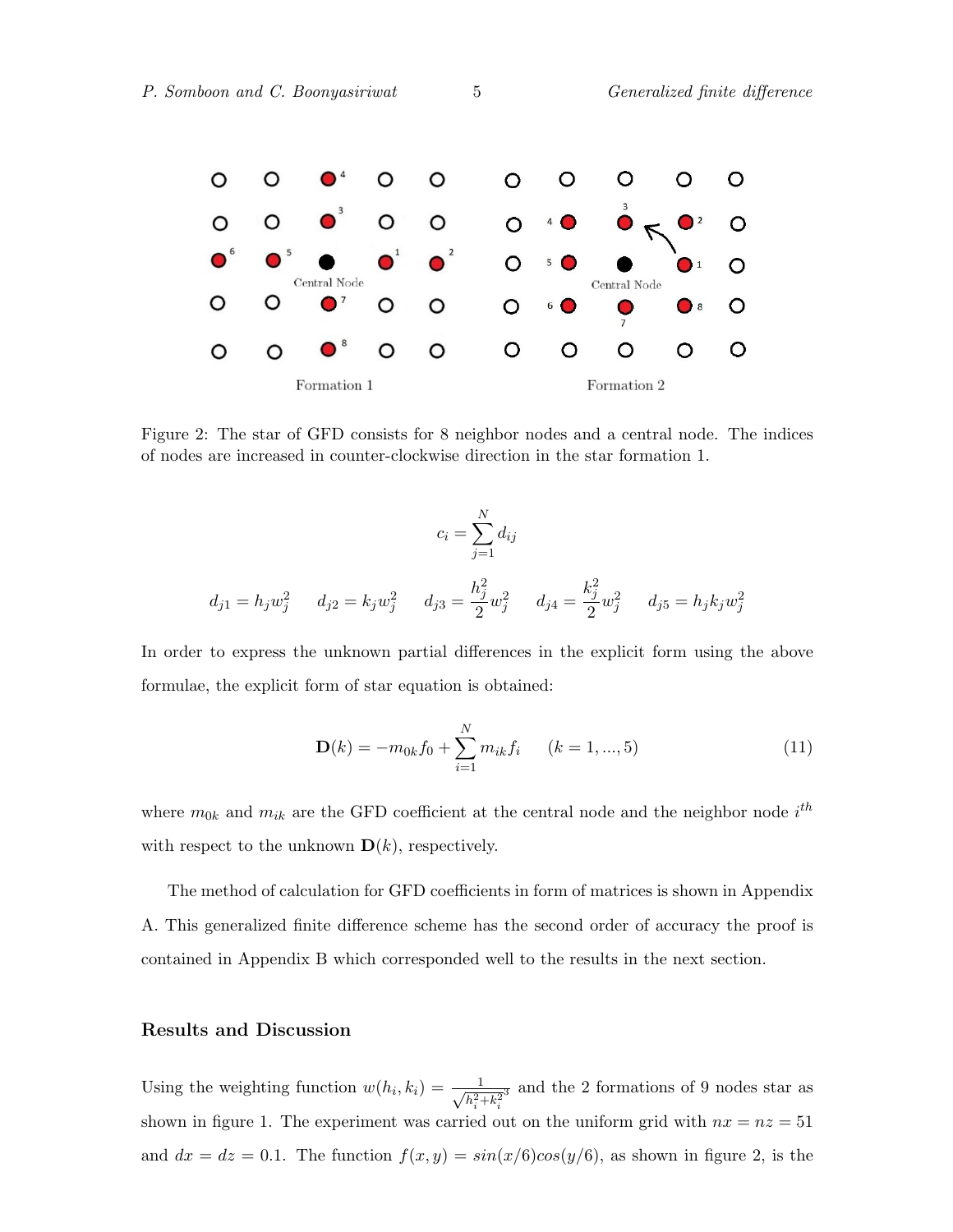

Figure 3: The exact solution and its derivatives.

test function whose derivatives are the exact solutions in the experiment.

the errors in the experiment are the relative errors between the numerical results and the exact solution.

Relative Error% = 
$$
\frac{\sqrt{\sum_{i=1}^{N} (f_i^n - f_i^e)^2}}{\sqrt{\sum_{i=1}^{N} (f_i^e)^2}} \times 100
$$
 (12)

where  $f_i^n$  and  $f_i^e$  denote numerical and exact solutions at the  $i^{th}$  test point, respectively, which can be  $\frac{\partial f_0}{\partial x}, \frac{\partial f_0}{\partial y}, \frac{\partial^2 f_0}{\partial x^2}, \frac{\partial^2 f_0}{\partial y^2}$ , or  $\frac{\partial^2 f_0}{\partial x \partial y}$ . *N* is the total number of nodes in the domain.

The accuracy of GFD 9 nodes star can be compared to the results of 2-order of accuracy in the FD methods as shown in the figures 4 and 5. The FD methods can give the better results using the same amount of nodes than the GFD methods.

The GFD coefficients can be calculated by Cholesky method. The results of using GFD coefficients to calculate the values of  $\partial^2 f/\partial z^2$  and  $\partial^2 f/\partial y^2$  are corresponded very well to the results that calculated from the direct inverse of A in equation 5. The FD and GFD coefficients are shown in figures 4 and 5.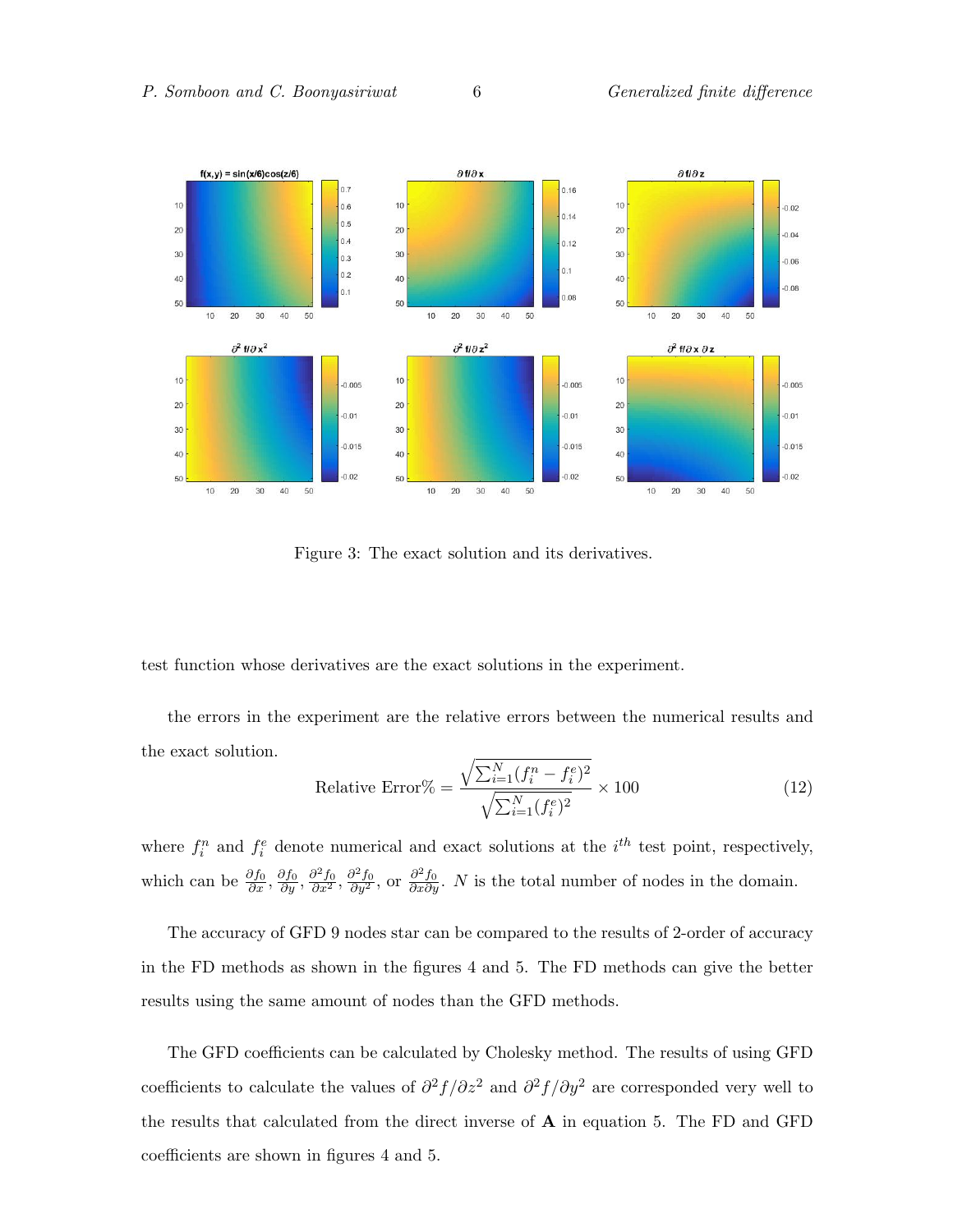| Partial<br><b>Derivatives</b>         | <b>GFD</b><br>Relative<br>Error% | <b>FD</b><br>Relative<br>Error%                | m <sub>0</sub> | m <sub>1</sub> | m <sub>2</sub> | m <sub>3</sub> | m <sub>4</sub> | m <sub>5</sub> | m <sub>6</sub> | m <sub>7</sub> | $m_{\rm B}$ |
|---------------------------------------|----------------------------------|------------------------------------------------|----------------|----------------|----------------|----------------|----------------|----------------|----------------|----------------|-------------|
| $\frac{\partial f_0}{\partial x}$     | 0.0054                           | 0.0046<br>(3points)<br>$4.36e-13$<br>(9points) | $\bf{0}$       | 2.392          | 0.074          | $\bf{0}$       | $\bf{0}$       | $-2.392$       | $-0.074$       | $\bf{0}$       | $\bf{0}$    |
| $\frac{\partial f_0}{\partial z}$     | 0.0054                           | 0.0046<br>(3points)<br>$1.26e-12$<br>(9points) | $\bf{0}$       | $\bf{0}$       | $\bf{0}$       | 2.392          | 0.0747         | $\bf{0}$       | $\bf{0}$       | $-2.392$       | $-0.074$    |
| $\frac{\partial^2 f_0}{\partial x^2}$ | 0.0037                           | 0.0023<br>(3points)<br>$1.52e-10$<br>(9points) | 86.409         | 40.663         | 2.541          | $\bf{0}$       | $\bf{0}$       | 40.663         | 2.541          | $\bf{0}$       | $\bf{0}$    |
| $\frac{\partial^2 f_0}{\partial z^2}$ | 0.0037                           | 0.0023<br>(3points)<br>$1.09e-10$<br>(9points) | 86.409         | $\bf{0}$       | $\bf{0}$       | 40.66          | 2.5415         | $\bf{0}$       | $\bf{0}$       | 40.663         | 2.541       |

Figure 4: The result using the star formation 1.

| Partial<br><b>Derivatives</b>                 | <b>GFD</b><br><b>Relative</b><br>Error% | <b>FD</b><br><b>Relative</b><br>Error%         | m <sub>0</sub> | m <sub>1</sub> | m <sub>2</sub> | m <sub>3</sub> | m <sub>4</sub> | m <sub>5</sub> | m <sub>6</sub> | m <sub>7</sub> | $m_8$     |
|-----------------------------------------------|-----------------------------------------|------------------------------------------------|----------------|----------------|----------------|----------------|----------------|----------------|----------------|----------------|-----------|
| $\frac{\partial f_0}{\partial x}$             | 0.0074                                  | 0.0046<br>(3points)<br>4.36e-13<br>(9points)   | $\bf{0}$       | 2.033          | 0.254          | $\bf{0}$       | $-0.254$       | $-2.033$       | $-0.254$       | $\bf{0}$       | 0.254     |
| $\frac{\partial f_0}{\partial z}$             | 0.0074                                  | 0.0046<br>(3points)<br>$1.26e-12$<br>(9points) | $\bf{0}$       | $\bf{0}$       | 0.254          | 2.033          | 0.254          | $\bf{0}$       | $-0.254$       | $-2.0332$      | $-0.254$  |
| $\partial^2 f_0$<br>$\overline{\partial x^2}$ | 0.0046                                  | 0.0023<br>(3points)<br>$1.52e-10$<br>(9points) | 84.715         | 42.357         | 4.235          | $-8.471$       | 4.235          | 42.357         | 4.235          | $-8.4716$      | 4.235     |
| $\partial^2 f_0$<br>$\overline{\partial z^2}$ | 0.0046                                  | 0.0023<br>(3points)<br>$1.09e-10$<br>(9points) | 84.715         | $-8.471$       | 4.235          | 42.357         | 4.235          | $-8.471$       | 4.235          | 42.357         | 4.235     |
| $\partial^2 f_0$<br>$\partial x \partial z$   | 0.0093                                  | 0.0093<br>(5points)                            | $\bf{0}$       | $\bf{0}$       | 12.707         | $\bf{0}$       | $-12.707$      | $\bf{0}$       | 12.707         | $\bf{0}$       | $-12.707$ |

Figure 5: The result using the star formation 2.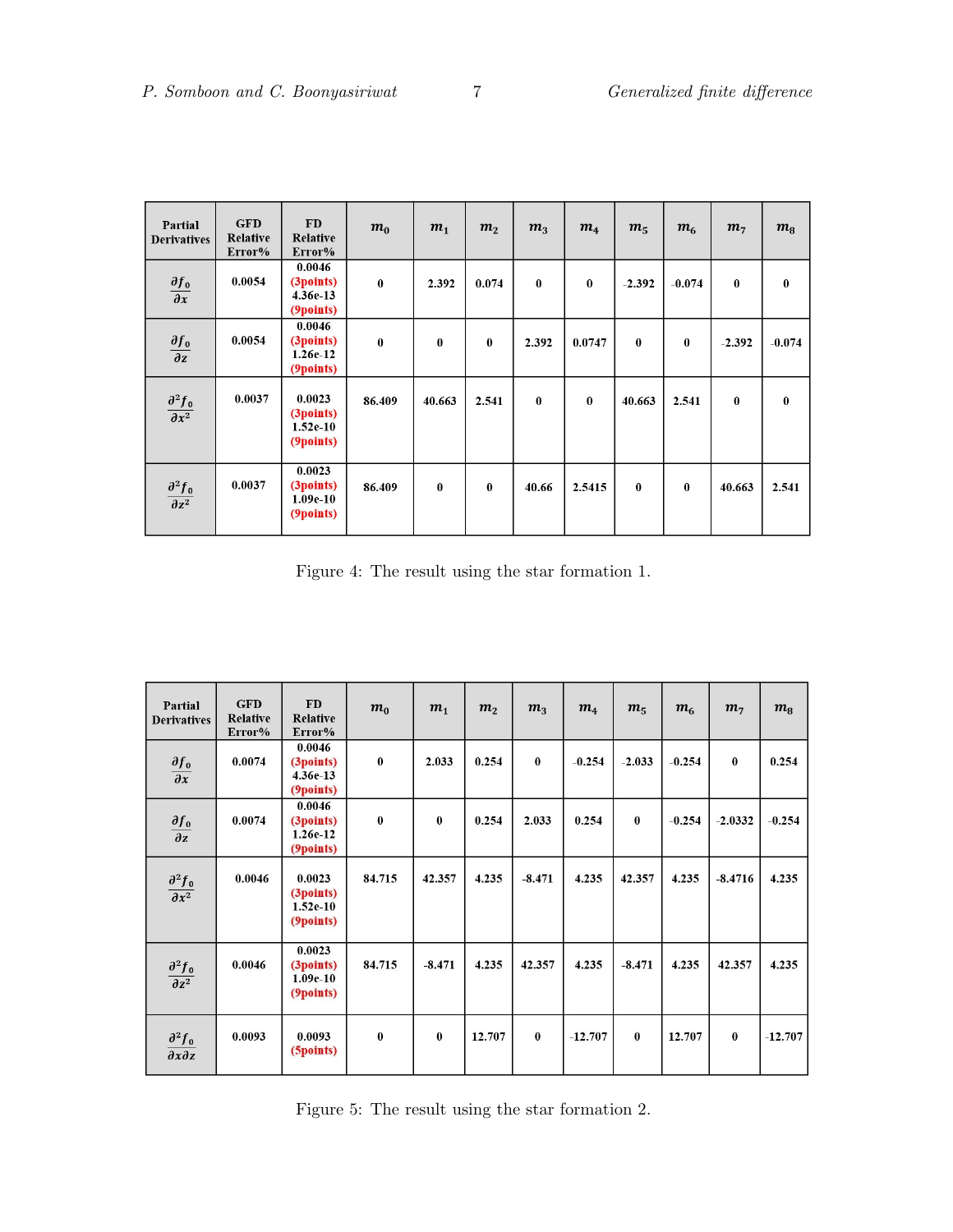# Conclusion

The 9 nodes star generalized finite difference methods generate the results in the 2-order of accuracy. For the uniform grids, we can say that 9 nodes star GFD methods are similarly to the 3 nodes 1-order derivatives or the 3 node 2-order derivatives in the FD methods in term of the accuracy. The coefficients matrix of the GFD methods are symmetric positive definite (SPD) and can be solved by Cholesky method.

#### Appendix A

According to Gavete (2017), if  $(x_0, y_0)$  are the coordinates of central node of a star and  $(x_i, y_i)(i = 1, ..., s)$  are the coordinates of the neighbor nodes of the star and are different, we calculate  $(h_i, k_i)$ , with  $h_i = x_i - x_0$  and  $k_i = y_i - y_0$ . Matrix A can be written as:

$$
\mathbf{A} = \mathbf{P}\mathbf{W}\mathbf{P}^{\mathbf{T}} \tag{A.1}
$$

where

$$
\mathbf{P} = \begin{bmatrix} h_1 & h_2 & \dots & h_N \\ k_1 & k_2 & \dots & h_N \\ \frac{h_1^2}{2} & \frac{h_2^2}{2} & \dots & \frac{h_N^2}{2} \\ \frac{k_1^2}{2} & \frac{k_2^2}{2} & \dots & \frac{k_N^2}{2} \\ k_1h_1 & k_2h_2 & \dots & k_Nh_N \end{bmatrix}
$$
 (A.2)

1  $\overline{1}$  $\overline{1}$  $\overline{1}$  $\perp$  $\overline{1}$  $\overline{1}$  $\overline{1}$  $\overline{1}$  $\overline{1}$ 

by including the basis  $\{h_i, k_i, \frac{h_i^2}{2}, \frac{k_i^2}{2}, h_i k_i\}$  as column of a matrix **P** 

$$
\mathbf{W} = \begin{bmatrix} w_1^2 & & & \\ & w_2^2 & & \\ & & \dots & \\ & & & w_N^2 \end{bmatrix}
$$

In matrix **P** the row vectors are linearly independent. In Matrix **W**,  $w_i^2 > 0$ .

Then, matrix  $\mathbf{A} = \mathbf{PWP}^{\mathbf{T}}$  is positive definite and it has a unique Cholesky decomposi-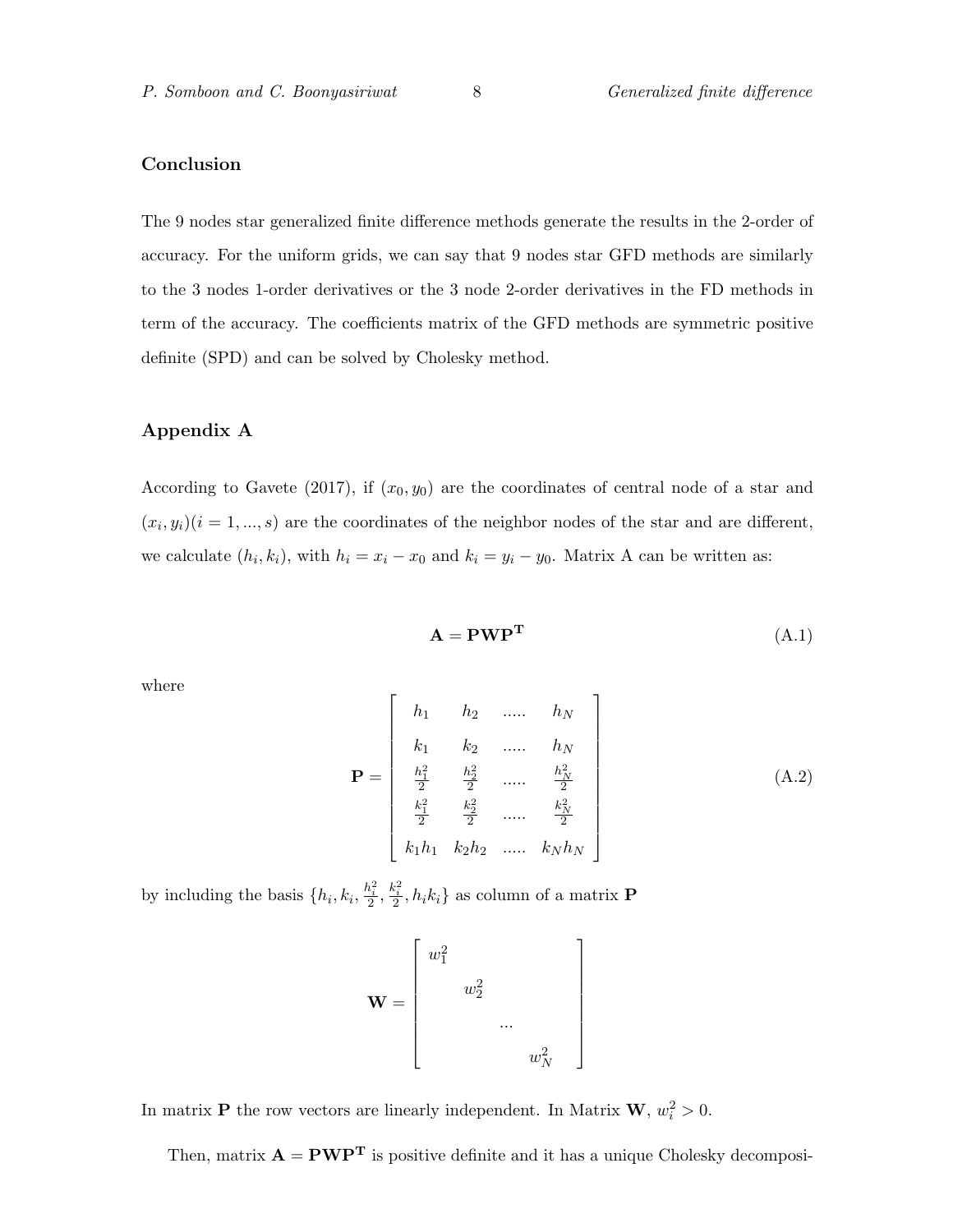tion. The solution of system Eq.5 is unique and the solutions obtained for the derivatives are a linear combination of the function values obtained at the nodes. Then,

$$
D = A^{-1}b = A^{-1}PW(f - f_01)
$$
 (A.3)

where  $\mathbf{1} = \{1, 1, ..., 1\}^T$  and  $\mathbf{f} = \{f_1, f_2, ..., f_N\}^T$ 

$$
\mathbf{D} = \underbrace{\mathbf{A}^{-1} \mathbf{P} \mathbf{W} \mathbf{e}_1}_{m_1} f_1 + \dots + \underbrace{\mathbf{A}^{-1} \mathbf{P} \mathbf{W} \mathbf{e}_N}_{m_N} f_N - \underbrace{\mathbf{A}^{-1} \mathbf{P} \mathbf{W} (\mathbf{e}_1 + \dots + \mathbf{e}_N)}_{m_0} f_0} \tag{A.4}
$$

$$
\mathbf{D} = -\mathbf{m_0}f_0 + \sum_{i=1}^{N} \mathbf{m_i}f_i
$$
 (A.5)

with

$$
\mathbf{m_0} = \sum_{i=1}^{N} \mathbf{m_i} \tag{A.6}
$$

where  $\mathbf{e}_i(i = 1, ..., N)$  are the vector of the canonical basis,  $\mathbf{m}_0$  is the GFD coefficient of the central node, and  $\mathbf{m}_i$  is the coefficient of the neghbor node  $i^{th}$  in the star.

# Appendix B

According to Gavete (2017), Approximation order of the interested GFDM can be shown as following:

$$
\mathbf{A}^{-1} \mathbf{PW}(\mathbf{f} - f_0 \mathbf{1}) = \mathbf{A}^{-1} \mathbf{PW} \left( \begin{bmatrix} f_0 + h_1 \frac{\partial f_0}{\partial x} + \dots + \frac{1}{2} h_1^2 \frac{\partial^2 f_0}{\partial x^2} + \dots \\ f_0 + h_2 \frac{\partial f_0}{\partial x} + \dots + \frac{1}{2} h_2^2 \frac{\partial^2 f_0}{\partial x^2} + \dots \\ \vdots \\ f_0 + h_N \frac{\partial f_0}{\partial x} + \dots + \frac{1}{2} h_N^2 \frac{\partial^2 f_0}{\partial x^2} + \dots \end{bmatrix} - \begin{bmatrix} f_0 \\ f_0 \\ \vdots \\ f_0 \end{bmatrix} \right) \right) (B.1)
$$